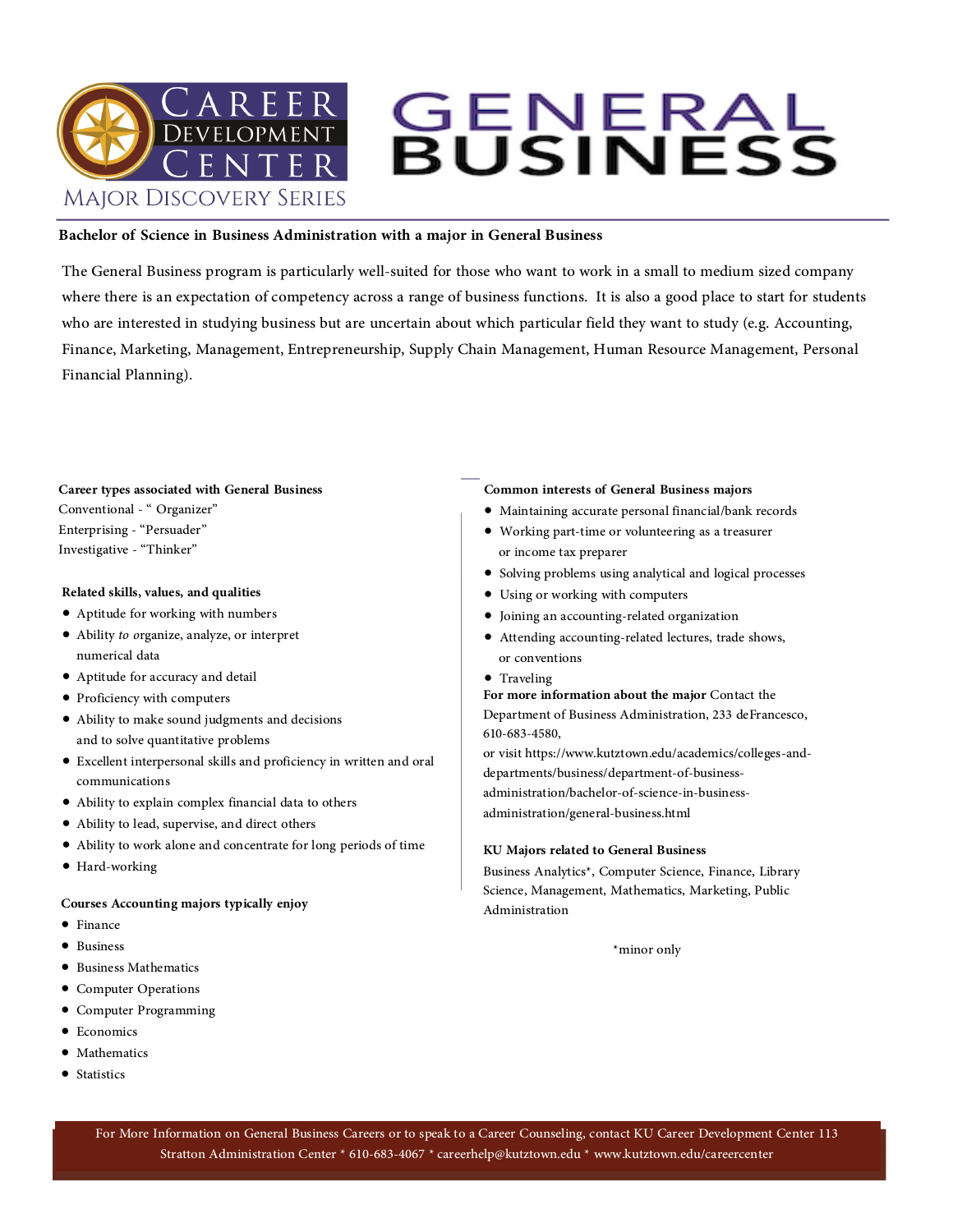# FOUR STEPS **TO SUCCESS**

EXPLO  $R$ 

### 2<sup>ND</sup> YEAR

SCOVER >

• Enroll in the Career Exploration Certificate.

1<sup>ST</sup> YEAR

- Attend info sessions to learn about career development and personal branding.
- Take a career assessment to identify and confirm interests.
- Get involved in campus clubs and organizations.
- Develop basic workplace skills through jobs or volunteer work.
- Talk with professors, family, and friends about career ideas.
- Conduct informational interviews with professionals working in fields of interest.
- Develop a relationship with your professors and faculty advisor.
- Meet with CDC career coach.
- Attend info sessions to learn about resume writing, and externships.
- Confirm your choice of major and consider options for double major or minor.
- Research careers of interest.
- Complete a job shadowing (externship) experience.
- Seek meaningful employ-ment or <br>volunteer work in a field related <br>to your major.
- Explore options for under graduate research and study abroad.
- Write a resume and have it reviewed by the CDC.
- Manage your online presence.
- 
- Enroll in the Career Success Certificate.
- Complete an internship and/or undergraduate research.
- Attend info sessions about<br>internships, interviewing, job search  $\bullet$ <br>strategies, and grad school.
- Build a LinkedIn profile and continue to monitor your online presence.
- Complete a mock interview.<br>•  $P^{\text{total}}$  chills through research
- Build skills through research projects, part-time employment, and volunteer work.
- Participate in Careers Cafe & networking programs.
- Attend internship & job fairs.
- Take on a leadership role in a<br>student organization or work.
- Consider graduate school options and prepare for admissions tests.

### 4TH YEAR

- Attend your senior kick-off and other info sessions to prepare for job search/grad school.
- Update your resume and LinkedIn profile.
- Create cover letter drafts.
- Gain experience through internships and/or undergraduate research.
- Secure references for job/grad school<br>applications.
- Create your "30 second" commercial.
- Meet with CDC to develop job search strategies.
- Research employers.
- Network with professionals through events and social media.
- Join a professional organization in your discipline.
- Attend the senior etiquette dinner.
- Participate in job fairs and on-campus interviewing.

### **Sample Career Titles**

General Business majors can be found working in a wide variety of career fields. Here are just some career titles that may<br>be of interest. Please note that some jobs may require further education and training. To learn mor

online.onetcenter.org or www.bls.gov/oco

- Accountant
- Accounting Clerk
- Accounts Payable Clerk
- Actuary
- Auditor
- Bookkeeper
- Budget Analysts
- Buyer
- Chief Executive
- Compliance Manager
- Consultant
- Controller
- Credit Analyst
- Customs Broker
- Economist
- Finance Analyst
- Finance Director
- Financial Advisor
- General Sales Manager
- Human Resource Specialist
- Human Resources Coordinator
- Insurance Sales Agent
- Investment Banker
- Loan Officer
- Logistics Analyst
- Management Consultant
- Marketing Specialist
- Operations Manager
- Procurement Clerk
- Product Manager
- Professor
- Purchasing Manager
- Recruiter
- Sales Representative
- Social Media Manager
- Supply Chain Manager
- Tax Preparer
- Training and Development Managers
- 
- 

### $3<sup>RD</sup>$ YEAR

EXPERIENCE >IMPLEMENT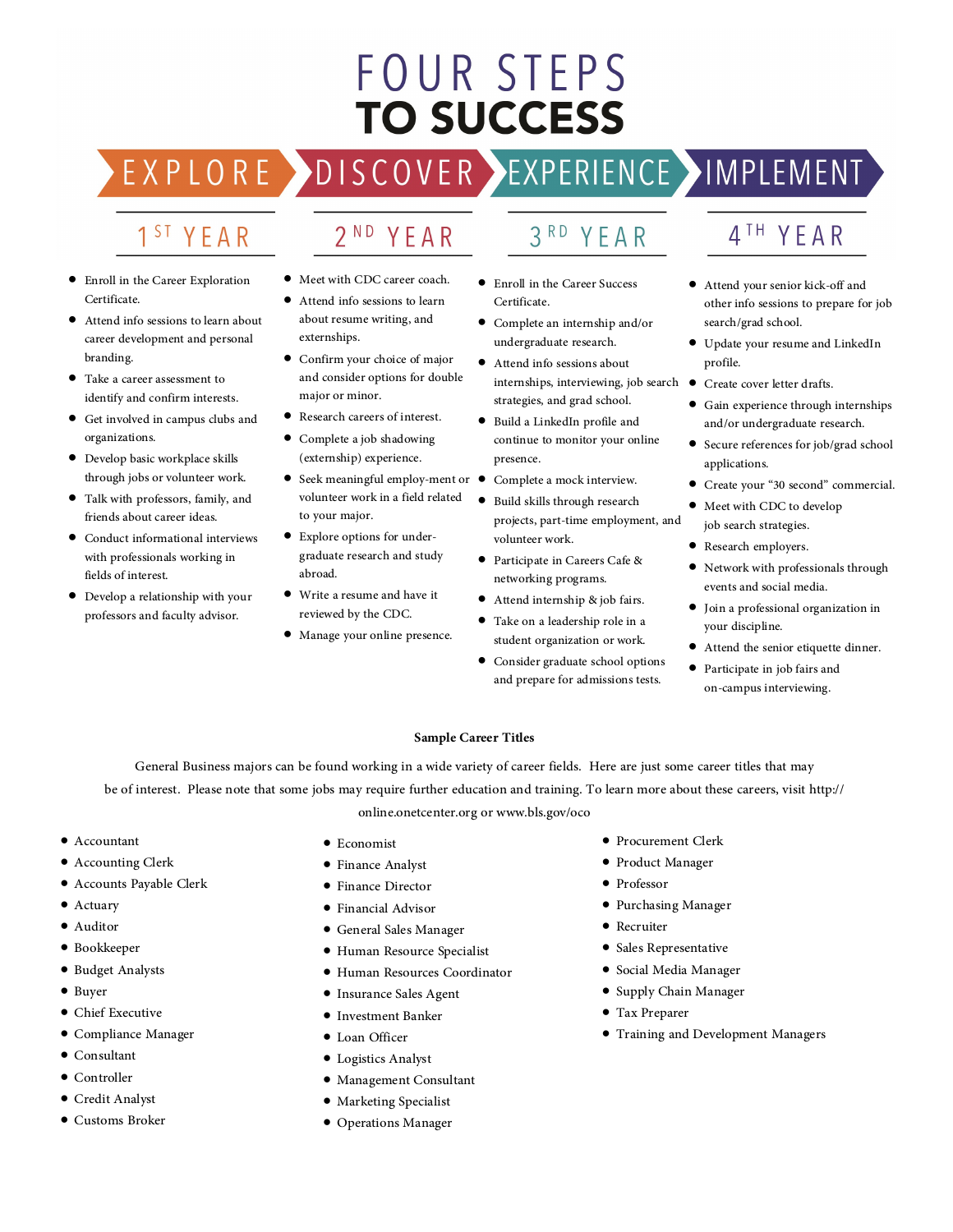### **Common Internship Sites and Employers**

Accounting majors often find internships and employment in the following industries:

- Accounting Firms
- Banks
- Business & Industry
- College/Universities
- Insurance Companies
- Non-profit organizations
- Private Practice
- State/Federal Government
- Stock Brokerages

## i handshake

Handshake is the primary online resource for preparing and connecting students and alumni with employers. www.kutztown.edu/handshake

### **Useful Websites for General Business Majors**

Whether you are researching related career fields, applying for internships or jobs, or planning to join a professional association, these websites are for you!

#### **Industry Information and Job/Internship Search Sites**

Business Job Finder http://fisher.osu.edu/fin/jobslist.htm

Career Bank www.careerbank.com

Careers in Business www.careers-in-business.com

Careers in Finance www.careers-in-finance.com

Executive and Management Job List www.nationjob.com/management

Information on Accounting Careers www.becker.com LaSalle Non-Profit Center www.lasallenonprofitcenter.org

LinkedIn Jobs www.linkedin.com/jobs

Marketing Jobs www.marketingjobs.com

Small Business Administration (SBA) (Tips on starting your business from the US Government) www.sba.gov

Sports Job Board www.sportsjobboard.com

### **Professional Associations**

American Institute of Certified Public Accountants (AICPA) www.aicpa.org

American Management Association www.amanet.org

American Marketing Association www.ama.org

American Finance Association www.afajof.org

North American Society for Sport Management www.nassm.com

Association for Supply Chain Management www.ascm.org